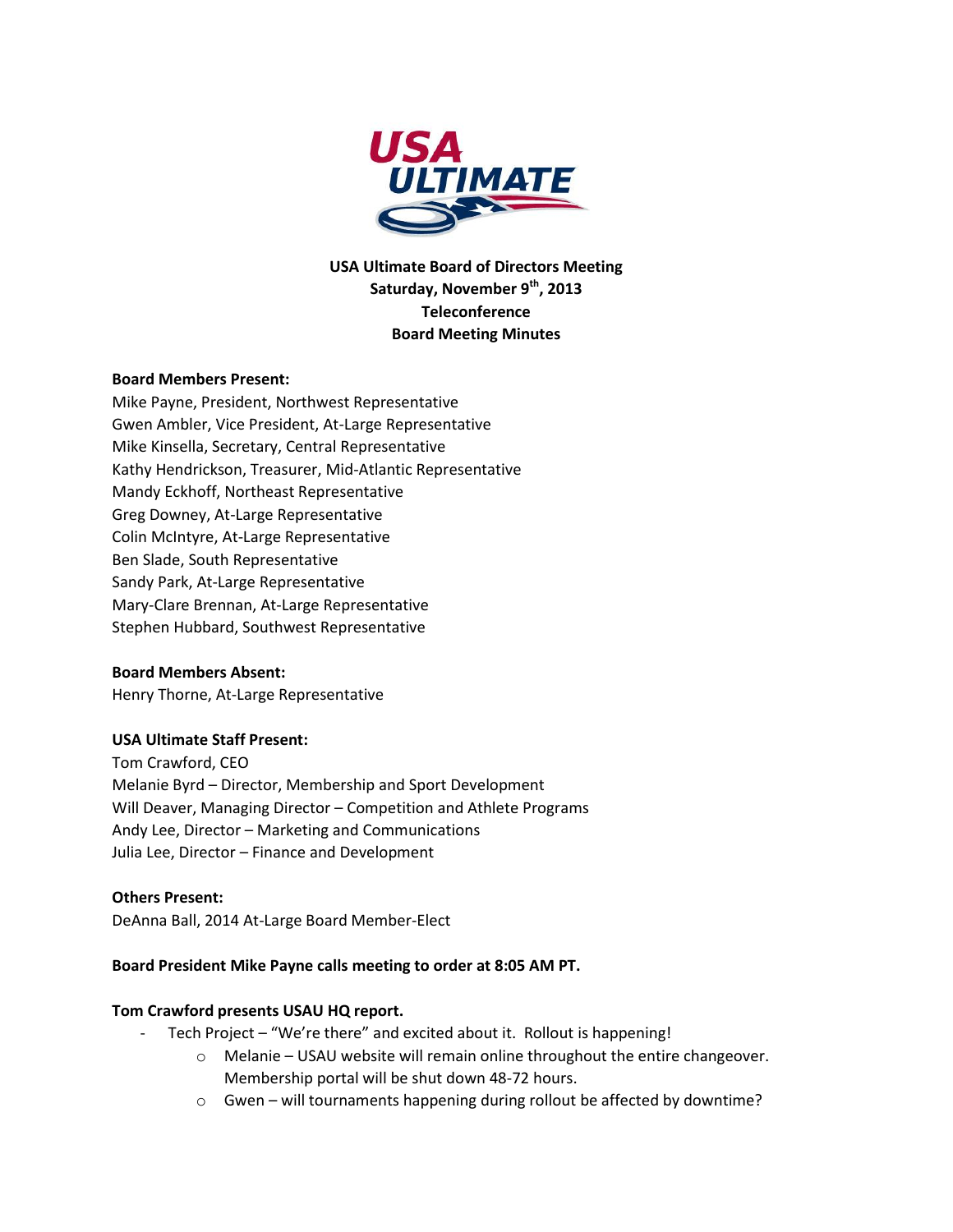- Melanie has been in contact with tournament orgs for events happening during downtime.
- Tom recognizes Julia Lee for work with the USAU Hall of Famers at 2013 Club Championships in Frisco, TX.
- **No board votes were taken in this session.**

## **Tom Crawford presents Financial Update.**

- 2014 USAU has surpassed 40K in membership Big milestone!
- Sanctioned events increased in 2013; over 50 events this year!
- Review of 2014 Budget.
- **Board votes to approve 2014 budget as presented. Vote is unanimous (11-0-0) in favor of approving 2014 budget. Henry Thorne not present.**

## **Tom Crawford – Review of Operating Plan**

Goal #1: Increase visibility, partner with media.

- USAU is excited about partnership with ESPN.
- ESPN showed a great commitment to broadcasting Ultimate in 2013!
- Andy Lee working to continue our relationship with Discraft. A strong partnership.

Goal #2: Grow Youth college, and league Ultimate.

- Goal to continue to increase the number of and participants in USAU high school state championships.
- Growth in YCC goal of USAU is to get more U16 teams at YCC.
	- $\circ$  Continue to grow a national infrastructure to provide opportunity for youth play.
- Girls' Task Force to be created- Mike Lovinguth and Baker Pratt. Developing more girls' ultimate players is a focus.
- Melanie Byrd to lead focus on creating resources for ultimate parents.
- Tom is happy with the league affiliate model rollout. Melanie and team are doing a great job.
- "National Development Coordinator" new volunteer position to help develop college teams.
- Want to continue to increase number of qualified coaches and observers.

Goal #3: Organize the Highest Quality US competitive events.

- Determine and implement changes to TCT structure and schedule based on evaluation of 2014 inaugural season.
	- o Competition Working Group and Club Working Group structure, with team councils.
- **US Open 2014 –** at National Sports Center in Blaine, MN!
- Best teams to play in USAU Events
	- o USAU and WFDF relationship is strong. Great experience in Raleigh at 2013 US Open.
	- $\circ$  USAU goal: Need to get one to two years lead time for planning of major events.
	- $\circ$  Lessons learned push the planning out even further into the future. Will have the staff capacity to accomplish this. Convention centers are asking about 2016 now!
	- $\circ$  Will staff is making progress and ahead of the game in terms of spring events and US Open/YCC.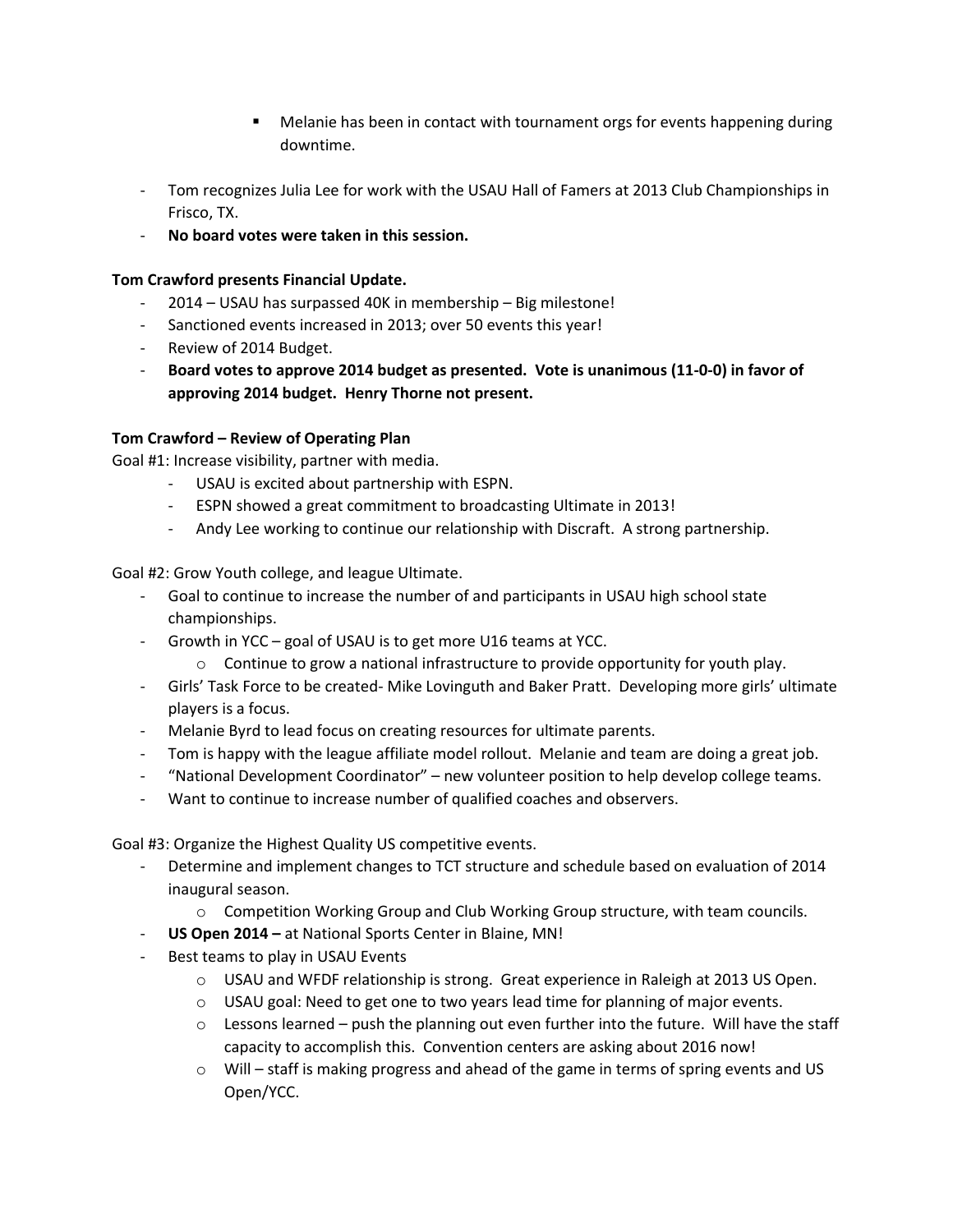- $\circ$  Tom to Board: As we think about building out championships structure and events, there are many groups that matter to planning. For example, convention bureaus and tournament directors/organizers. These stakeholders are really important in goal to put together high quality events!
- o USAU to begin offering Tournament Director Certifications. Goal of 5 certified TDs next year.

Goal #4: Make Spirit of the Game

International review of observers.

Goal #5: Sustained Excellence in US ultimate Teams in International Competition

- Effective and fair US player evaluations/selection process.
- Team USA coaching education program.

Goal #6: Organizational Governance to Ensure Stability and Excellence

- Continue to strive towards organizational good governance.
- Safe Sport requirements.
- National standards for event safety.
- Diversify and expand Revenue base/fundraising.

**Will Deaver speaks to makeup of athlete working group councils**. Gender division representatives. Each gender division selected two reps to join USAU club working group. Six reps from player councils (two each from men's, women's, and mixed) serving on club working group.

#### **Mike Kinsella presents about Board Handbook and Policy Repository projects.**

- 1) Handbook project = need for refresh/review of Board handbook documentation. Led by Board member as project lead with contribution from Board member and staff resources. Deliverable is a single document with appendices that includes ALL information needed for a new Board member.
- 2) Policy Repository project = need for one single place to store policies, notable org. decisions, standard operating procedures. Deliverable is the creation of a document repository accessible by Board and staff, with plans for ongoing document retention and maintenance. Documents may require updates to ensure consistency; updates may require Board or staff approval based on nature of update.

Mike K is soliciting project leaders and project participants.

Project Lead Handbook – Sandy Park

- Handbook Board Resource: Mary-Clare Brennan
- Handbook Board Resource: Kathy Hendrickson

Project Lead Policy/SOP – Mike Kinsella